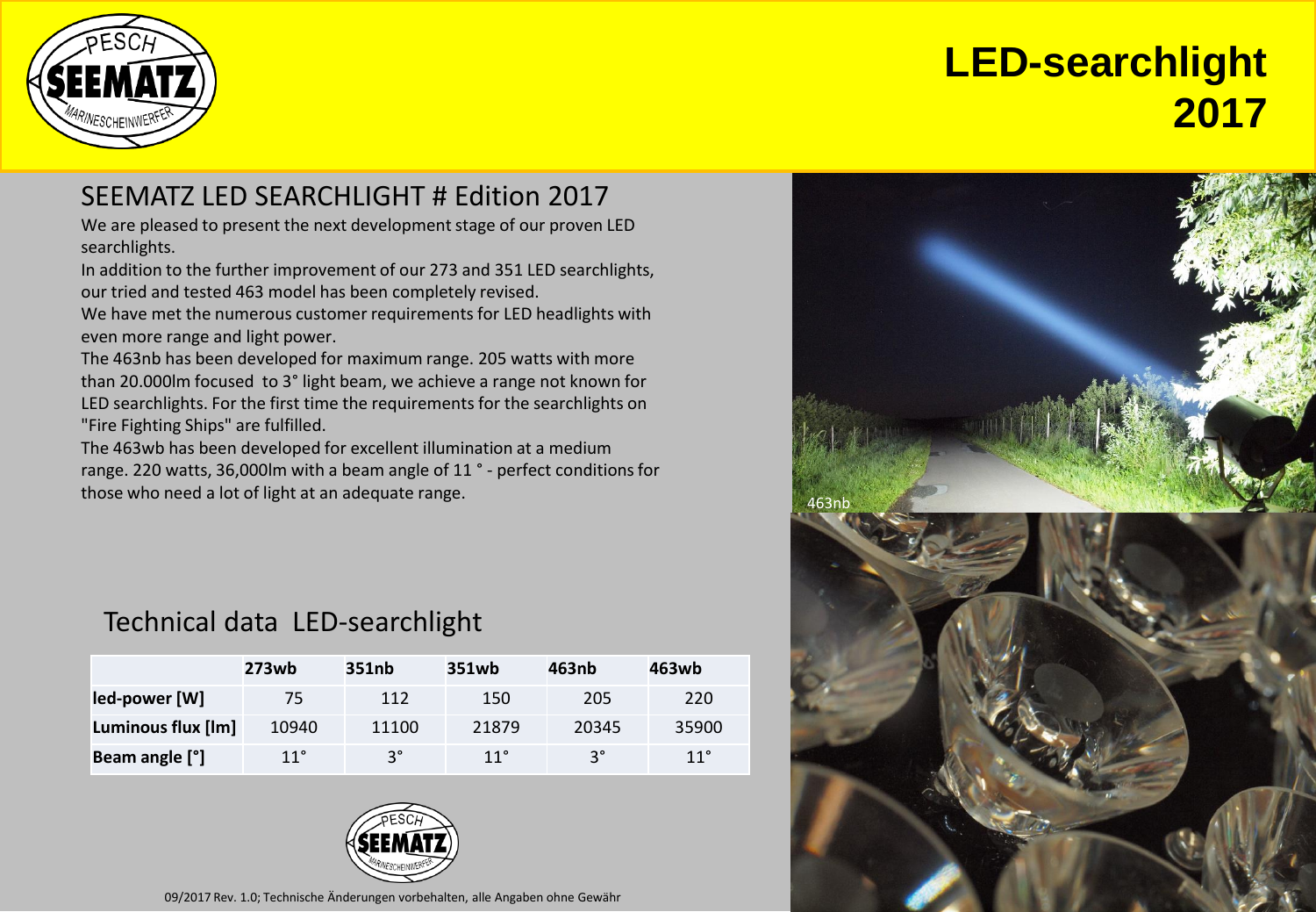

351nb light data

|                | diameter [m] | Illuminated area[m <sup>2</sup> ] | iluminance [lx] |
|----------------|--------------|-----------------------------------|-----------------|
| distance=250m  | 13,09        | 134,57                            | 82,49           |
| distance=500m  | 26,19        | 538,70                            | 20,62           |
| distance=1000m | 52,37        | 2153,98                           | 5,16            |
| distance=2000m | 104,74       | 8615,93                           | 1,29            |
| distance=3000m | 157,12       | 19388,31                          | 0,57            |

0,25lx at 4500m -> Ø 235,67m; ■ 43621m<sup>2</sup>

#### 463nb light data

|                | diameter [m] | Illuminated area $[m^2]$ | iluminance [lx] |
|----------------|--------------|--------------------------|-----------------|
| distance=250m  | 13,09        | 134,57                   | 151,19          |
| distance=500m  | 26,19        | 538,70                   | 37,8            |
| distance=1000m | 52,37        | 2153,98                  | 9,45            |
| distance=2000m | 104,74       | 8615,93                  | 2,36            |
| distance=3000m | 157,12       | 19388,31                 | 1,05            |

0,25lx at 6200m ->  $\emptyset$  324,7m; ■ 82809m<sup>2</sup>

**LED-searchlight narrow beam 3°**